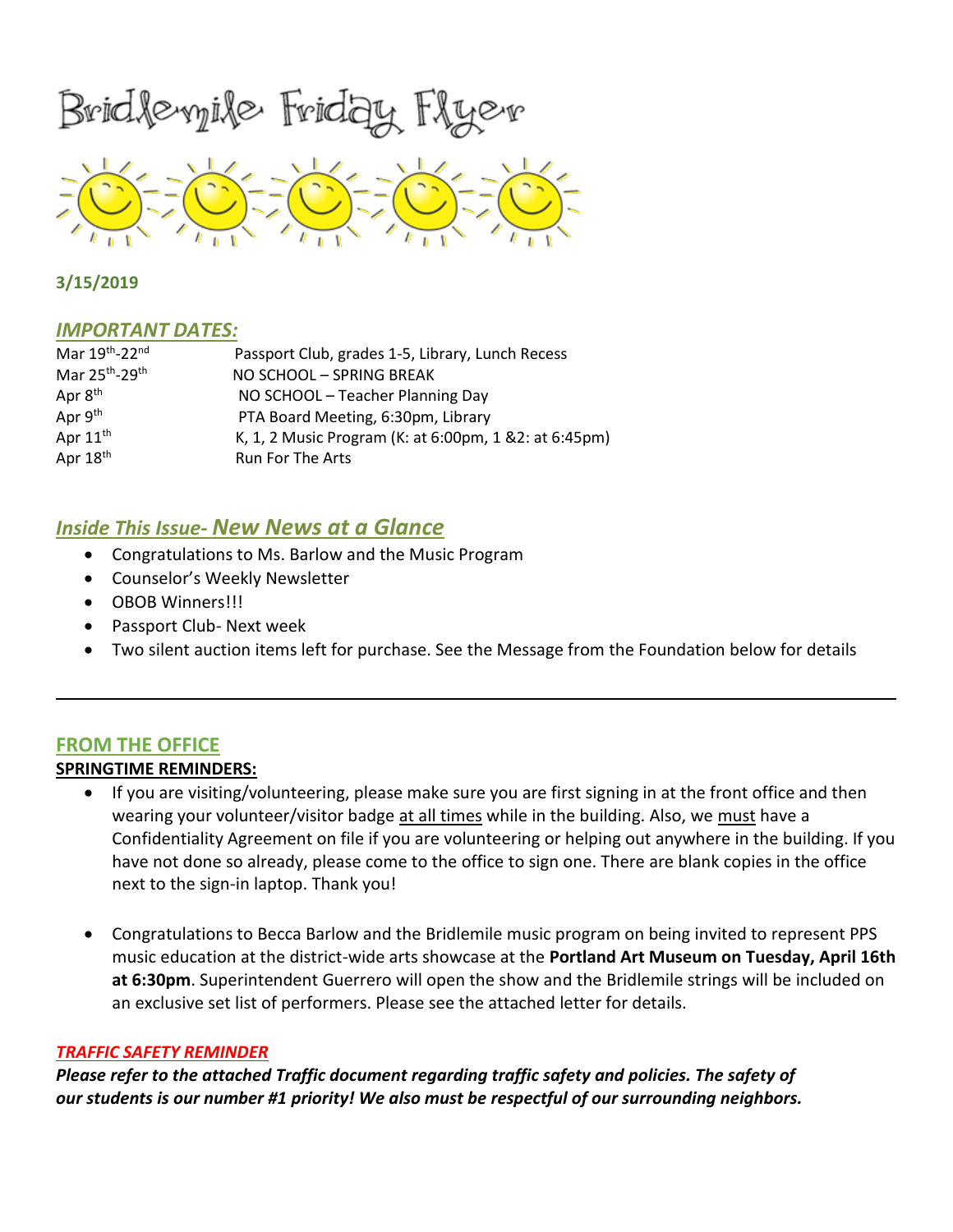# Drop-Off and Parking

- **Grades 3-5 Drop off: Please DO NOT PARK east of the cones on 47th between 7:45am-8:15am. This is a DROP OFF ONLY Zone.**
- The parking lot is for **staff parking only**. Please use the street parking if you would like to escort your child to the school grounds.
- Please do not park on the corners of the streets at intersections.

# **COUNSELOR'S CORNER**



Welcome to the Counselor Corner! Week of 3/18/19: **Theme –** *Knowledge/Mindfulness*

**Activities –** This week we are continuing our conversations around *Knowledge: Information, Understanding, or Skill*, and

*Mindfulness: Bringing One's Attention to the Present Moment*. We are also checking in with our classroom communities to

delve deeper into kindness, caring, and inclusivity in our community groups.

## **Books** we are reading:

- [Weird](https://theweirdseries.com/photographs) (Frankel)
- [Dare](https://www.amazon.com/s?k=Dare+by+Frankel&ref=nb_sb_noss_2) (Frankel)
- [Rosa](https://www.scholastic.com/teachers/books/rosa-by-nikki-giovanni/) (Giovanni)
- [The Color Monster](https://www.amazon.com/Color-Monster-Pop-Up-Book-Feelings/dp/1454917296/ref=sr_1_1?keywords=the+color+monster&qid=1552418512&s=gateway&sr=8-1) (Llenas)
- [Ouch! Moments: When Words are Used in Hurtful Ways](https://www.amazon.com/Ouch-Moments-When-Words-Hurtful/dp/1433819627/ref=sr_1_fkmrnull_1?crid=3TULHHTZMQZ1A&keywords=ouch+moments+when+words+are+used+in+hurtful+ways&qid=1552066285&s=gateway&sprefix=ouch+mom%2Caps%2C180&sr=8-1-fkmrnull) (Genhart)

## **Professional Development** we are doing:

- [Reading Queen Bees and Wannabes](https://www.amazon.com/Queen-Bees-Wannabes-3rd-Realities/dp/1101903058/ref=sr_1_1?crid=2HJGXSUHOUOJ4&keywords=queen+bees+and+wannabees+by+rosalind+wiseman&qid=1552066358&s=gateway&sprefix=queen+bees%2Caps%2C181&sr=8-1) (Wiseman) and [Enough As She Is](https://www.amazon.com/Enough-She-Impossible-Standards-Fulfilling/dp/0062438395/ref=sr_1_1?keywords=enough+as+she+is&qid=1551464829&s=gateway&sr=8-1) (Simmons)
- Check out our [website!](https://sites.google.com/apps4pps.net/bridlemile-counselor-corner/home?authuser=0) It is under construction

# **Resources** to explore:

- ["20 chores older elementary-aged kids should be able to do"](https://www.scarymommy.com/building-independence-upper-elementary-child/?fbclid=IwAR2z9yXBeQSScon_UT_90dd36h3GjW9xavErerYkaiVyuC-dfDeZ5Engrzs)
- [25 Parenting Books about Raising Mighty Girls](https://www.amightygirl.com/blog?p=12416&fbclid=IwAR3HtzyWR-TM6Hje804zjQLpYcSZXOEek9nlMCE6PDbfcayA2O5yl_VMxl4)
- ["Stop, Breathe, Think"](https://www.stopbreathethink.com/) app
- [Raising Humans in a Digital World](https://www.amazon.com/Raising-Humans-Digital-World-Relationship/dp/0814439799/ref=sr_1_2?crid=1QZNSMJOPT3FB&keywords=raising+humans+in+a+digital+world&qid=1552418811&s=gateway&sprefix=raising+humans+in+a+digit%2Caps%2C186&sr=8-2) (Graber)
- [Camp Erin](https://oregon.providence.org/our-services/c/camp-erin/) A free, weekend-long overnight Summer camp for children and teens who are grieving the death of
	- someone close to them
- [Awakening Joy for Kids](http://www.awakeningjoyforkids.com/) A hands-on guide for grown-ups to nourish themselves and raise happy, mindful children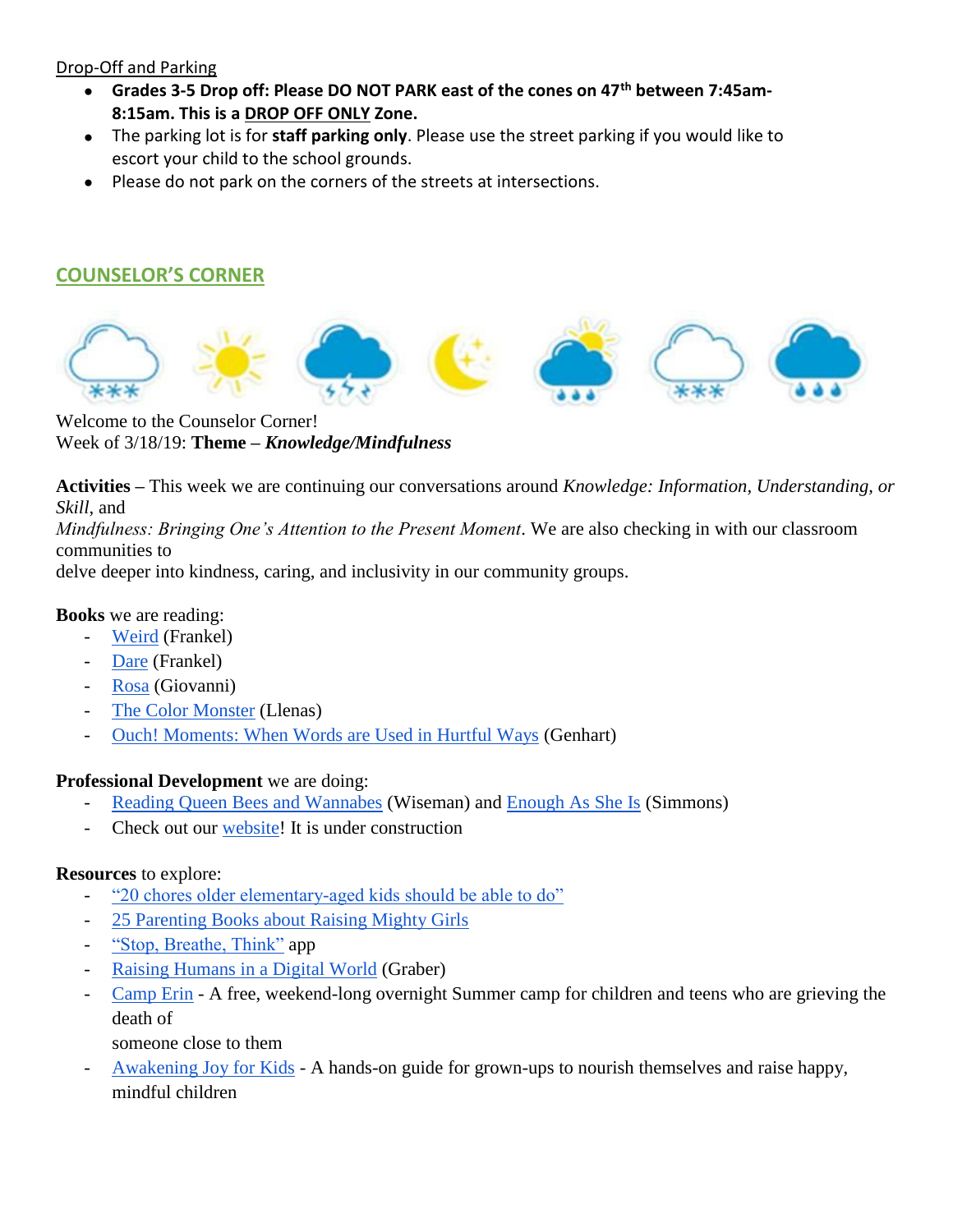# **Up-Coming Community Events**:

- "Ripple Play Therapy" *A therapeutic after-school program coupling group therapy, play, and skill building for children ages 5-12;* Mondays and Wednesdays (3-6p). Contact [katie@rippletherapy.org](mailto:katie@rippletherapy.org) or [nate@rippletherapy.org](mailto:nate@rippletherapy.org) for more information.
- [The International Dyslexia Association Conference](https://www.eiseverywhere.com/website/887/home/) is coming to Portland! November 7-10th, 2019

# **Have a wonderful weekend!**

| Rachel Reich        | <b>Emily Sallee</b>                       |
|---------------------|-------------------------------------------|
| rreich@pps.net      | $\text{esallee}\,\omega_{\text{pps.net}}$ |
| 503-916-6292 x70212 | 503-916-6292 x70213                       |

# How to nuntune a child's mental health



## **MESSAGE FROM YAN**

# **2019 Chinese Speech and Talent Contest** *(\*see attached flyer)*

Next month we are hosting the annual Chinese language, arts, and talents competition, sponsored by Hanban/Confucius Institute. Everyone is encouraged to participate!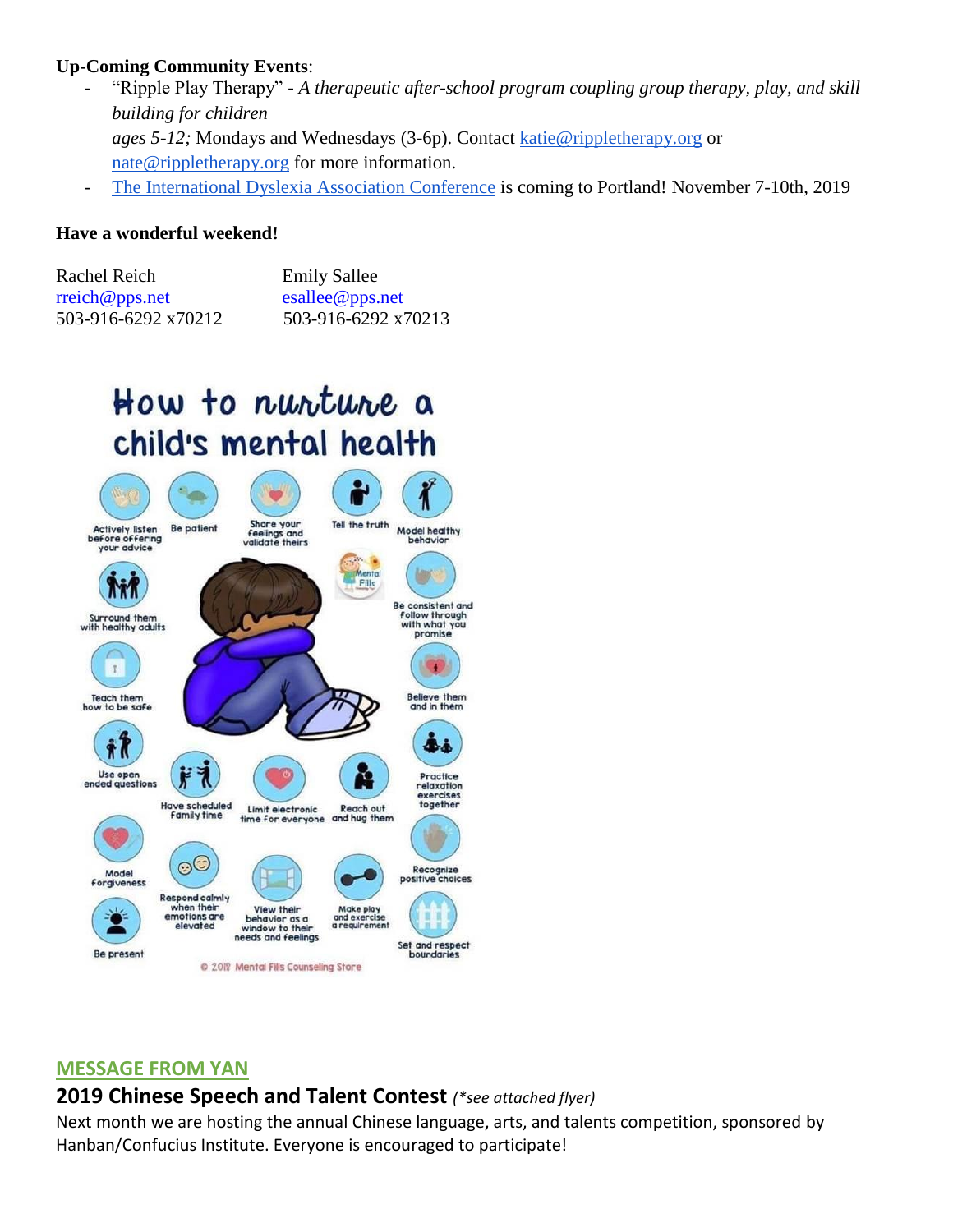**Date:** Saturday, April 6 **Time:** 9:00 a.m.–12:00 p.m. **Location:** KMC, rooms 285 and 295 615 SW Harrison Street

# **Off-Site Contests:**

- Photography and Short Film
- Calligraphy with Writing Brush
- Calligraphy with Pen or Pencil
- Chinese Painting or Drawing

## **How to submit:**

To enter the Photography and Short Film contest, please send your materials to Xin Mao at [xmao@pdx.edu.](https://t.e2ma.net/click/qlritd/e06y3r/adu6dnb)

To enter the contests for Calligraphy with Writing Brush, Calligraphy with Pen or Pencil, and Chinese Painting or Drawing, please submit to KMC 660-T (615 SW Harrison St, Portland, OR 97201).

**Submission deadline:** Friday, March 29 by 5:00 p.m.

## **On-Site Contests:**

- **Speech Contest**: A three-minute Chinese speech will be given based on the participant's self-selected theme.
- **Talent Show**: All talents are welcome, including singing, dancing, tongue twisters, and drama. Please bring your own instruments or other necessary materials. Both individual and group performances are welcome. Please send your background music or video to [xmao@pdx.edu](https://t.e2ma.net/click/qlritd/e06y3r/q5u6dnb) before March 31.
- **Mandarin Bee**: The examiner will give the English vocabulary/phrase/sentence and the contestant will answer with the corresponding Chinese vocabulary/phrase/sentence. Each contestant will have ten seconds to provide a response.

# **Registration deadline**: Friday, March 29 by 5:00 p.m.

Online registration only. Please register through the Chinese Skills [and Talents Contest form.](https://t.e2ma.net/click/qlritd/e06y3r/6xv6dnb) (You can choose either the Mandarin Bee *or* the Speech & Talent contest.) More information about the contests can be found on [2019 Confucius Institute Chinese Skills & Talents](https://t.e2ma.net/click/qlritd/e06y3r/mqw6dnb)  [Contests page](https://t.e2ma.net/click/qlritd/e06y3r/mqw6dnb)

Thank you. Have a great day.

Yan

*Xiaoyan Zhou* Mandarin Teacher Bridlemile Elementary School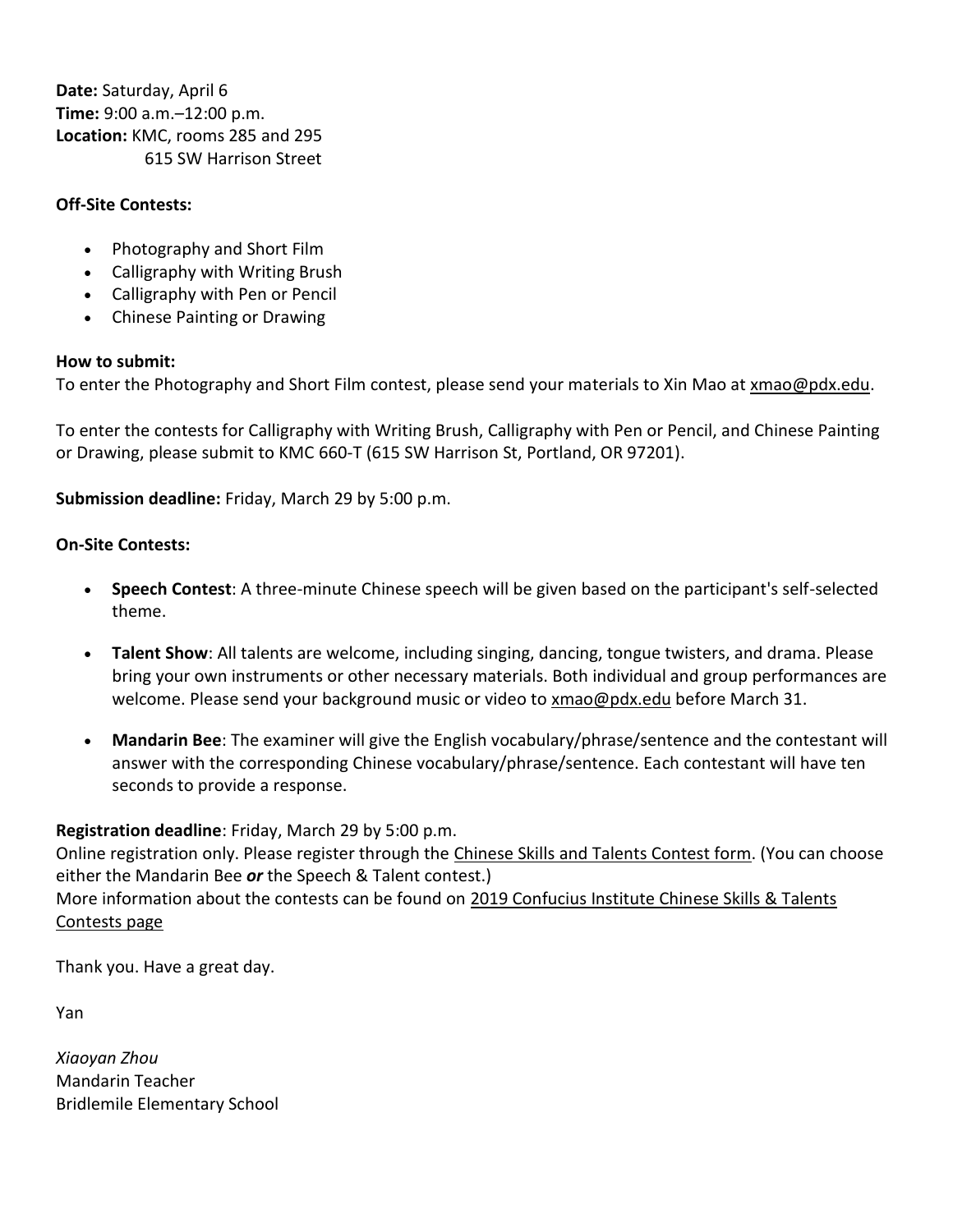# **MESSAGE FROM TAG**

Dear Bridlemile Families,

This past November, I had the opportunity to attend a presentation given by Dr. RubyDawn Lyman surrounding heightened sensitivities within talented and gifted learners. At this presentation, I learned a great deal about the areas of heightened sensitivity: psychomotor, sensory, imaginational, intellectual and emotional. The overarching messages of the presentation were powerful ones: What can we do to help students manage heightened sensitivities? How can we shift our collective paradigm to view heightened sensitivities as strengths as opposed to hindrances? This presentation provided valuable points to ponder and a gentle reminder to avoid viewing differences within learners through the deficit lens.

Because each and every child possesses a unique talent and gift, it stands to reason that this presentation pertains to everyone. Please find more information about a series of presentations given by Dr. Lyman in the central TAG office communication below. Please also note the attachment, as it places many of these heightened sensitivities in context.

Best regards, Tom Finch Third Grade Teacher and Building TAG Facilitator

## Good morning TAG Families,

We are excited to host a TAG Parent Series focused on what it means to be gifted. The series will be facilitated by Dr. RubyDawn Lyman, Coordinator of Pacific University's Talented and Gifted Specialization Program and teacher in Hillsboro School District. The first parent presentation will take place on Tuesday, March 12th at 6:30 – 7:30 p.m. with 7:30 – 8:00 pm. for questions and social time at 501 N. Dixon in the WyEast conference room on Lower Level 2. The session is for adults only as there will be no childcare at this meeting. The first topic will be Characteristics of Giftedness. We will survey parents at this session to find out what additional topics would be of the most interest for future sessions. The remaining sessions will be held on April 9th, and May 7th. As of now these sessions will also be held in WyEast at the BESC.

This is a wonderful opportunity to interact and meet other parents of TAG students in PPS. We appreciate the opportunity to bring Dr. Lyman to PPS with such short notice, and look forward to her sharing valuable information to our PPS TAG community.

Sincerely,

Portland Public Schools Department of Talented and Gifted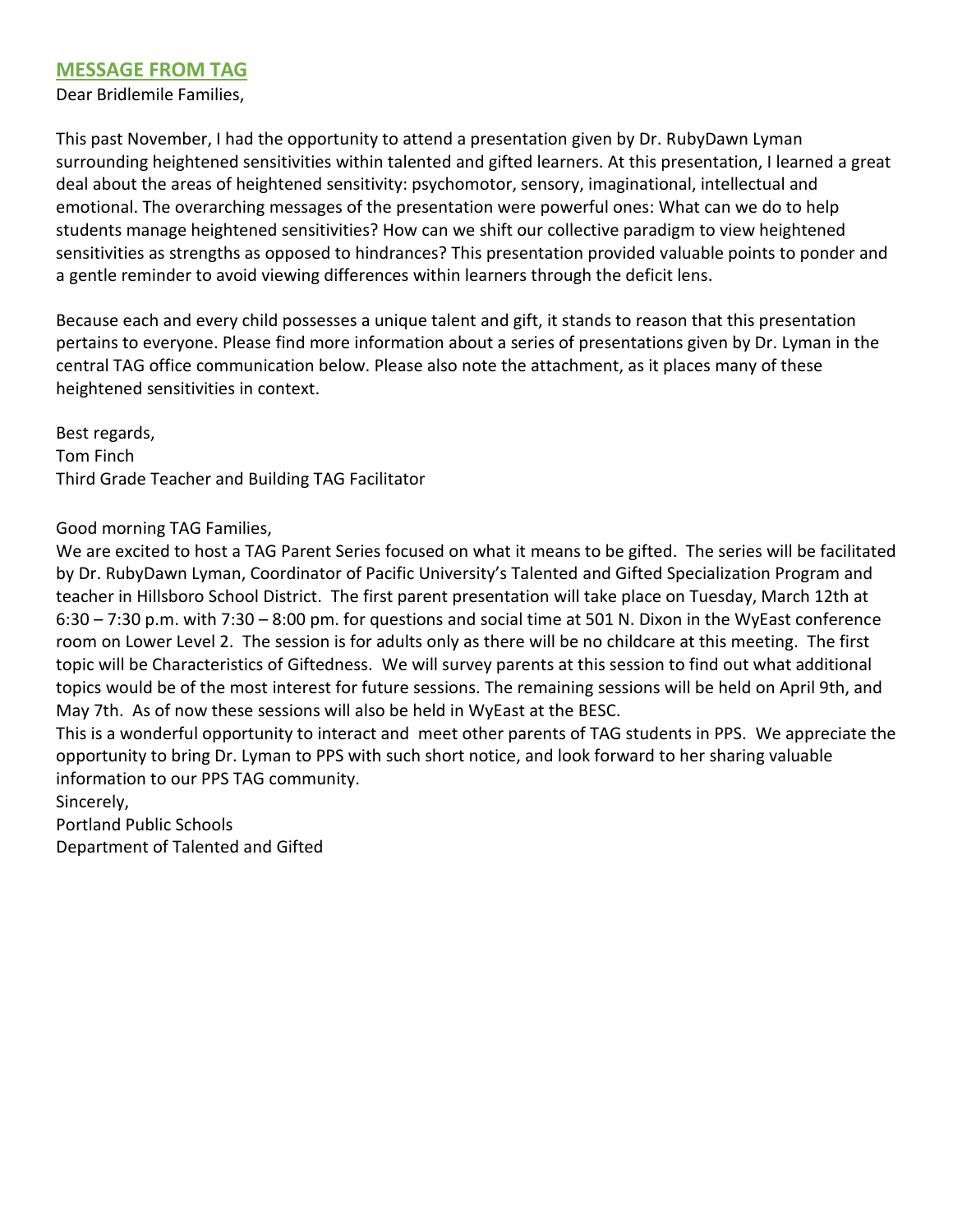# **FROM THE LIBRARY**

# OBOB WINNERS-CONGRATULATIONS TO THE BOOK WORMS ON A JOB WELL DONE!!! WE ARE SO PROUD OF YOU!!!



# **FROM THE PTA**

**Passport Club** Hello Passport Club fans,

The last week of March is SPRING BREAK, so Passport Club is NEXT WEEK **March 3/19-22.** We have 6 spots still available: 2 on Tuesday & 4 on Friday. Please use this link http**[://signup.com/go/e5n5fH](http://signup.com/go/e5n5fH)** to sign up to help our kiddos learn geography.

**THANK YOU** to those of you who have signed up to volunteer! You can also email or text Riikka & Brynn to volunteer.

Please note 1st graders will continue to come with their class only (Tue - McClincy, Wed - Miner, Thu - Leckie).

Hope to see you at PPC!

Best, Riikka and Brynn

Riikka: 503 860 5517, or [riikka.marr@gmail.com](mailto:riikka.marr@gmail.com) Brynn: 503 577 4410, or [brynnkblack@gmail.com](mailto:brynnkblack@gmail.com)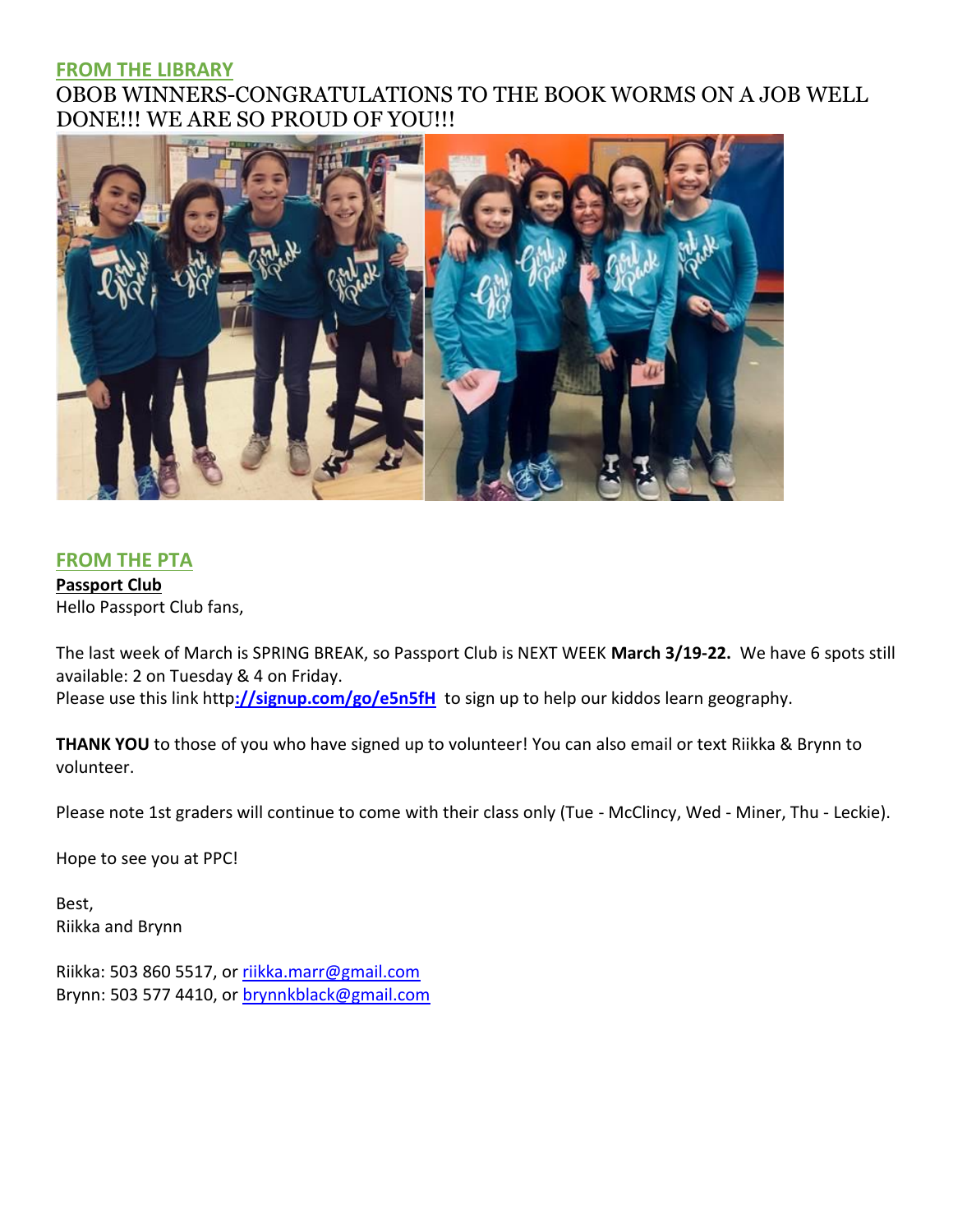# **FROM THE FOUNDATION**

 We have two silent auction items left that we would love to get to our families for a small donation to the school :). First one to email me at [kcornuelle@orrick.com](mailto:kcornuelle@orrick.com) gets them for the prices below:

**\$40 – Columbia rain jacket** (Men's Large), Color: white - Waterproof, breathable, and fully seam sealed, the OutDry™ Extreme Eco Jacket is the ultimate earth-smart raingear. Dye-free fabric saves over 13 gallons of water per jacket in the manufacturing process while the 100% recycled fabric is made from 21 recycled plastic bottles.

**\$150 - \$500 off orthodontic treatment**. Celebrate your smile with \$500 off orthodontic treatment (braces or Invisalign) from Dr. Delplanche at Raleigh Hills Orthodontics. Good for new patients only.

# **WHAT'S HAPPENING IN OUR SCHOOL CLUSTER (Gray/Wilson & West Sylvan/Lincoln)**

**Robert Gray Middle School Tour** May 1, 3:00 PM

## *\*\*See attached Flyer for RGMS Transition Dates*

# **WINTER AFTER SCHOOL ACTIVITIES**

**Monday**

- Soccer by Soccer Shots- Outside field <https://www.soccershots.org/pdx/>
- Yoga Playgrounds, Faculty Lounge outside Portable (ends 3/18) <http://www.yogaplaygrounds.com/>

#### **Tuesday**

 Chess Wizards, Faculty Lounge outside Portable (ends 3/19) <https://chesswizards.com/>

#### **Wednesday**

 Spanish by Kids Like Languages, Faculty Lounge outside Portable (ends 3/20) [Kids Like Languages](http://www.kidslikelanguages.com/)

# **UPCOMING SPRING AFTER SCHOOL ACTIVITIES**

#### **Monday**

• Soccer by Soccer Shots- Outside field (Starts 4/1) <https://www.soccershots.org/pdx/>

## **Tuesday**

 Math Gamers, Faculty Lounge outside Portable (Starts 4/16) *\*Flyer attached* [www.mathgamers.net](http://www.mathgamers.net/)

## **Wednesday**

 Spanish by Kids Like Languages, Faculty Lounge outside Portable (Starts 4/17) [Kids Like Languages](http://www.kidslikelanguages.com/)